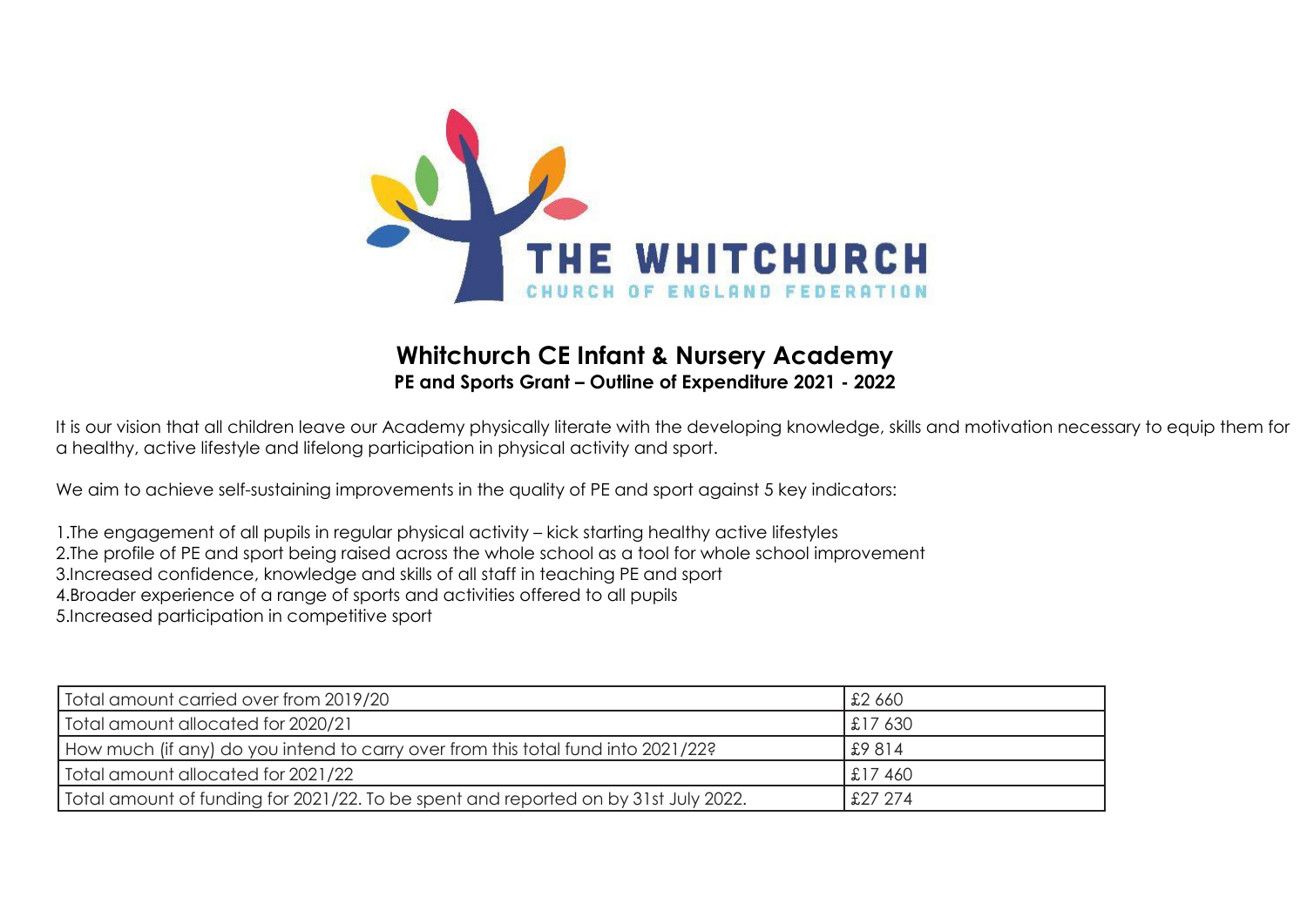| <b>Academic Year: 2021/2022</b>                                                                                                                                                                                                                                                                    | Total fund allocated: £27 274                                                                                                                                                                                                                                                                                                                                                                                                                                                                                                                                                                                                                                                                                                                                                                                                                                                                                                                                                                                                                                                    | Date Updated: September 2021                                                                                                                                                                                                                                                                          |                                                                                                                                                                                                                                                                                                                                                                                                                                                                                                                                                                                                                                                                                                                                                                                                                                                                                                                                                                                                                                                  |                                            |
|----------------------------------------------------------------------------------------------------------------------------------------------------------------------------------------------------------------------------------------------------------------------------------------------------|----------------------------------------------------------------------------------------------------------------------------------------------------------------------------------------------------------------------------------------------------------------------------------------------------------------------------------------------------------------------------------------------------------------------------------------------------------------------------------------------------------------------------------------------------------------------------------------------------------------------------------------------------------------------------------------------------------------------------------------------------------------------------------------------------------------------------------------------------------------------------------------------------------------------------------------------------------------------------------------------------------------------------------------------------------------------------------|-------------------------------------------------------------------------------------------------------------------------------------------------------------------------------------------------------------------------------------------------------------------------------------------------------|--------------------------------------------------------------------------------------------------------------------------------------------------------------------------------------------------------------------------------------------------------------------------------------------------------------------------------------------------------------------------------------------------------------------------------------------------------------------------------------------------------------------------------------------------------------------------------------------------------------------------------------------------------------------------------------------------------------------------------------------------------------------------------------------------------------------------------------------------------------------------------------------------------------------------------------------------------------------------------------------------------------------------------------------------|--------------------------------------------|
| Key indicator 1: The engagement of all pupils in regular physical activity - Chief Medical Officers guidelines recommend that                                                                                                                                                                      | <b>Percentage of total allocation:</b>                                                                                                                                                                                                                                                                                                                                                                                                                                                                                                                                                                                                                                                                                                                                                                                                                                                                                                                                                                                                                                           |                                                                                                                                                                                                                                                                                                       |                                                                                                                                                                                                                                                                                                                                                                                                                                                                                                                                                                                                                                                                                                                                                                                                                                                                                                                                                                                                                                                  |                                            |
| primary school pupils undertake at least 30 minutes of physical activity a day in school                                                                                                                                                                                                           | £10 651 - 39%                                                                                                                                                                                                                                                                                                                                                                                                                                                                                                                                                                                                                                                                                                                                                                                                                                                                                                                                                                                                                                                                    |                                                                                                                                                                                                                                                                                                       |                                                                                                                                                                                                                                                                                                                                                                                                                                                                                                                                                                                                                                                                                                                                                                                                                                                                                                                                                                                                                                                  |                                            |
| Intent                                                                                                                                                                                                                                                                                             | Implementation<br>Impact                                                                                                                                                                                                                                                                                                                                                                                                                                                                                                                                                                                                                                                                                                                                                                                                                                                                                                                                                                                                                                                         |                                                                                                                                                                                                                                                                                                       |                                                                                                                                                                                                                                                                                                                                                                                                                                                                                                                                                                                                                                                                                                                                                                                                                                                                                                                                                                                                                                                  | Sustainability and suggested<br>next steps |
| Children engaged in one weekly high<br>quality PE lesson during curriculum<br>time in addition to:<br>daily active break time<br>美<br>纂<br>daily active lunch<br>daily mile<br>等<br>All children to access outdoor<br>learning during the year<br>Curriculum resources improved and<br>maintained. | Whole federation<br>implementation of Primary<br>passport to support PE curriculum<br>and assessment alongside the<br>support of the Lancaster SOW /<br>PE with Pippa and Eddie EYFS.<br>Children to participate in the<br>邀<br>daily mile.<br>Lunchtime supervisor training to<br>继<br>support all children to access<br>active lunchtimes.<br>Continued investment in<br>纏<br>resources for the teaching of P.E. $$90$<br>to maintain a good level of high<br>quality equipment whilst<br>broadening the resources so we<br>can offer a wider range of sports $\frac{1}{2}$ 1500<br>Resources to promote more<br>physical activity during breaks<br>and lunch times.<br>Appoint new KS1 sports/play<br>leaders - 2 children from each<br>Y <sub>2</sub> class<br>PE Subject Leader / vice<br>principal to monitor activity -<br>playtimes / lunchtimes<br>Ongoing curriculum audit by<br>總<br>coordinator and new equipment<br>ordered in response to needs<br>Regular timetabled outdoor<br>纂<br>learning sessions by specialist<br>leader. Use of Wild Passport<br>document. | Primary PE<br>Passport £350<br>Lancashire PE<br>SoW £200<br><b>Eddie EYFS</b><br>linked to Primary<br>Passport £150<br>Dance Notes<br><b>FS</b> School<br>Resources<br>Contribution to<br><b>HLTA Forest</b><br>School salary<br>£3561<br>PE Equipment /<br>Active<br>playtimes<br>resources<br>£5000 | <b>INTENDED IMPACT:</b><br>Children are active for at least<br>60 minutes a day through PE<br>lessons and at regular intervals<br>during the school day, ensuring<br>that their physical literacy skills<br>PE with Pippa & are being continually challenged<br>and practised.<br>Outdoor learning enables the<br>children the freedom, time and<br>space to learn and demonstrate<br>independence, to develop 'The<br>Independent Me' driver.<br>Children will gain awareness of<br>the consequences of their<br>actions on peers through team<br>activities such as sharing tools<br>and participating in play.<br>Outdoor learning supports the<br>development of physical stamina<br>and gross and fine motor skills as<br>part of the 'Healthy Me' driver<br>within our curriculum.<br>Further variety and activity to<br>increase number and motivation<br>of children engaged ensuring<br>continued opportunities for<br>physical activity throughout the<br>day.<br>High quality resources are<br>available for staff to assist delivery |                                            |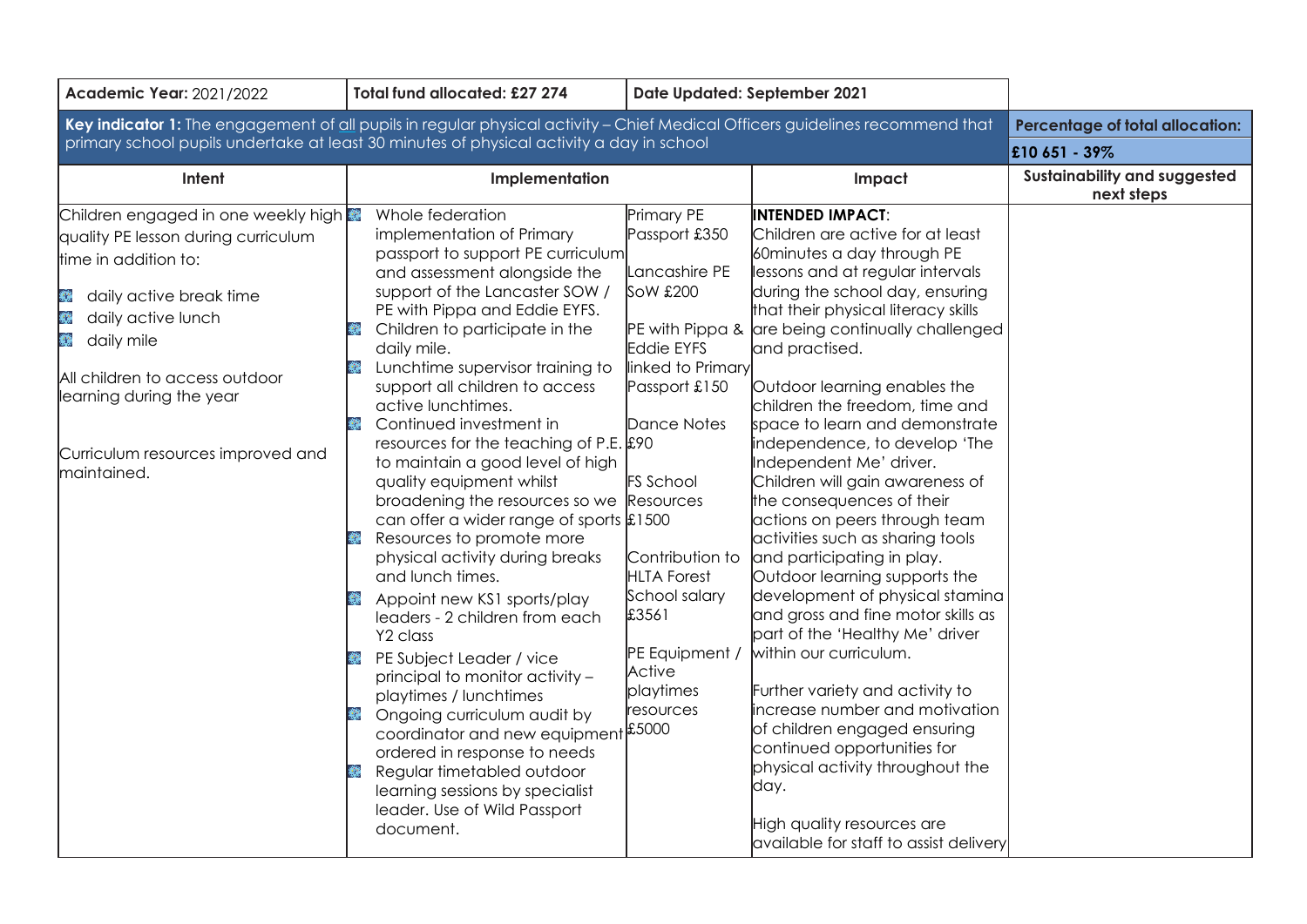| 龜 | Appoint a strategic lead (SLT          | of high quality lessons / active |  |
|---|----------------------------------------|----------------------------------|--|
|   | member) to oversee the outdoor         | playtimes ensuring all children  |  |
|   | learning provision and ensure          | have access to safe, appropriate |  |
|   | there are clear links to overall       | equipment to support physical    |  |
|   | curriculum offer. Lead to be Fs        | activity.                        |  |
|   | trained.                               |                                  |  |
|   |                                        | Children's self-esteem and       |  |
|   | Forest School resources to             | confidence is developed through  |  |
|   | provide all children with the          | the play leader responsibility.  |  |
|   | correct clothing to ensure forest      |                                  |  |
|   | school activities can take place       |                                  |  |
|   | in all weathers                        |                                  |  |
|   |                                        |                                  |  |
|   | Regular resource audits to be          |                                  |  |
|   |                                        |                                  |  |
|   |                                        |                                  |  |
|   | completed by the PE subject<br>leader. |                                  |  |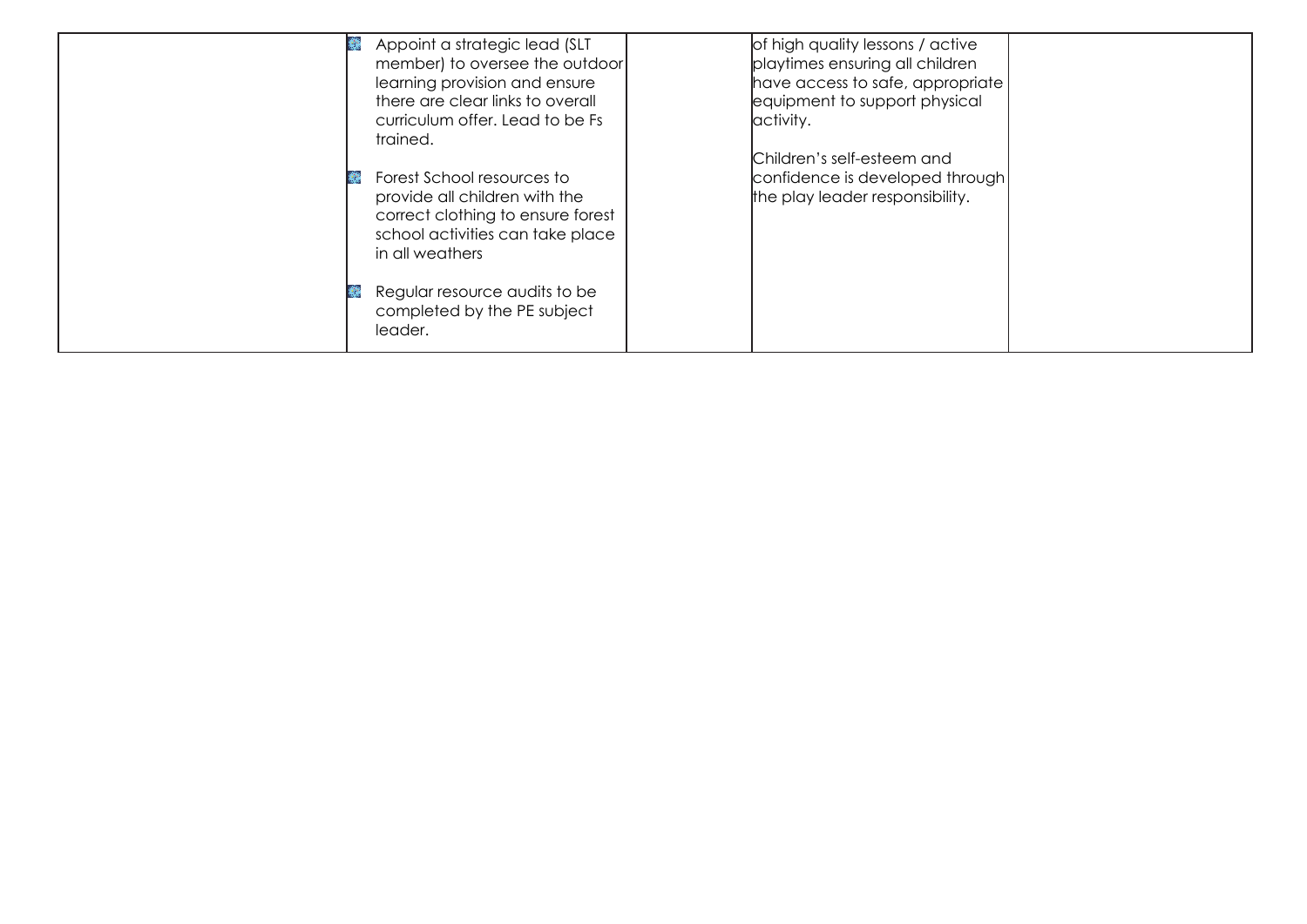| Key indicator 2: The profile of PESSPA being raised across the school as a tool for whole school improvement                                                                                                                                                                                                                                                                                                             |                                                                                                                                                                                                                                                                                                                                                                                                                                                                                                                                                                                                                                                        | <b>Percentage of total allocation:</b>     |                                                                                                                                                                                                                                                                                                                                                                                                                                                                                                                                                                                   |                                                                                                                                                                                                                                                                                                                                                                                                        |
|--------------------------------------------------------------------------------------------------------------------------------------------------------------------------------------------------------------------------------------------------------------------------------------------------------------------------------------------------------------------------------------------------------------------------|--------------------------------------------------------------------------------------------------------------------------------------------------------------------------------------------------------------------------------------------------------------------------------------------------------------------------------------------------------------------------------------------------------------------------------------------------------------------------------------------------------------------------------------------------------------------------------------------------------------------------------------------------------|--------------------------------------------|-----------------------------------------------------------------------------------------------------------------------------------------------------------------------------------------------------------------------------------------------------------------------------------------------------------------------------------------------------------------------------------------------------------------------------------------------------------------------------------------------------------------------------------------------------------------------------------|--------------------------------------------------------------------------------------------------------------------------------------------------------------------------------------------------------------------------------------------------------------------------------------------------------------------------------------------------------------------------------------------------------|
|                                                                                                                                                                                                                                                                                                                                                                                                                          |                                                                                                                                                                                                                                                                                                                                                                                                                                                                                                                                                                                                                                                        |                                            |                                                                                                                                                                                                                                                                                                                                                                                                                                                                                                                                                                                   | £500 - $2\%$                                                                                                                                                                                                                                                                                                                                                                                           |
| Intent                                                                                                                                                                                                                                                                                                                                                                                                                   | Implementation                                                                                                                                                                                                                                                                                                                                                                                                                                                                                                                                                                                                                                         |                                            | Impact                                                                                                                                                                                                                                                                                                                                                                                                                                                                                                                                                                            | Sustainability and suggested<br>next steps:                                                                                                                                                                                                                                                                                                                                                            |
| Federation Website page to be<br>updated regularly focusing on PE and<br>updated regularly<br>Celebration opportunities to highlight $\begin{array}{ l } \hline \end{array}$<br>sporting achievements to encourage<br>all pupils to aspire to being involved in<br><b>sport</b><br>Regular staff meeting time used to<br>share developments within PE<br>To raise the profile of PE through<br>planned curriculum events | Vice Principal/PE Subject leader<br>総<br>to continue to update the<br>website page include<br>competitions, activities,<br>curriculum<br>PE achievements to be<br>recognised in Academy via<br>celebration worship / social<br>media-recognising the<br>achievements of children inside<br>and outside of school<br>Staff meeting time / CPD for the<br>彩<br>implementation of the new PE<br>primary passport<br>Regular staff meeting time<br>allocated to maintaining high<br>profile.<br>PE lead to attend CPD sessions /<br>network meetings - to<br>disseminate good practice /<br>ideas back into the academy.<br>Sports Day Events / focus week | See KI3<br>Sports<br>Day /<br>week<br>£500 | <b>INTENDED IMPACT:</b><br>Showcase the importance of PE<br>and sport within the Academy to<br>develop the 'Healthy Me' driver<br>and to highlight this aspect to the<br>wider community.<br>Engage our parents to<br>understand the impact of<br>physical activity as part of daily<br>life in supporting a healthy<br>lifestyle<br>Maintain a high profile towards PE<br>amongst staff.<br>Ensure staff have up to date<br>information in relation to PE and<br>school sport;<br>Ensure they share the Academy<br>intent in respect of delivering high<br>quality PE and sport. | showcase school provision and<br>success to stakeholders and<br>community. Parents understand<br>the impact of physical activity as<br>part of daily life in supporting a<br>healthy lifestyle<br>high profile maintained so that all<br>staff know (or know where to<br>locate) information in relation to<br>PE and school sport; they share<br>the school ethos and commitment<br>to a high quality |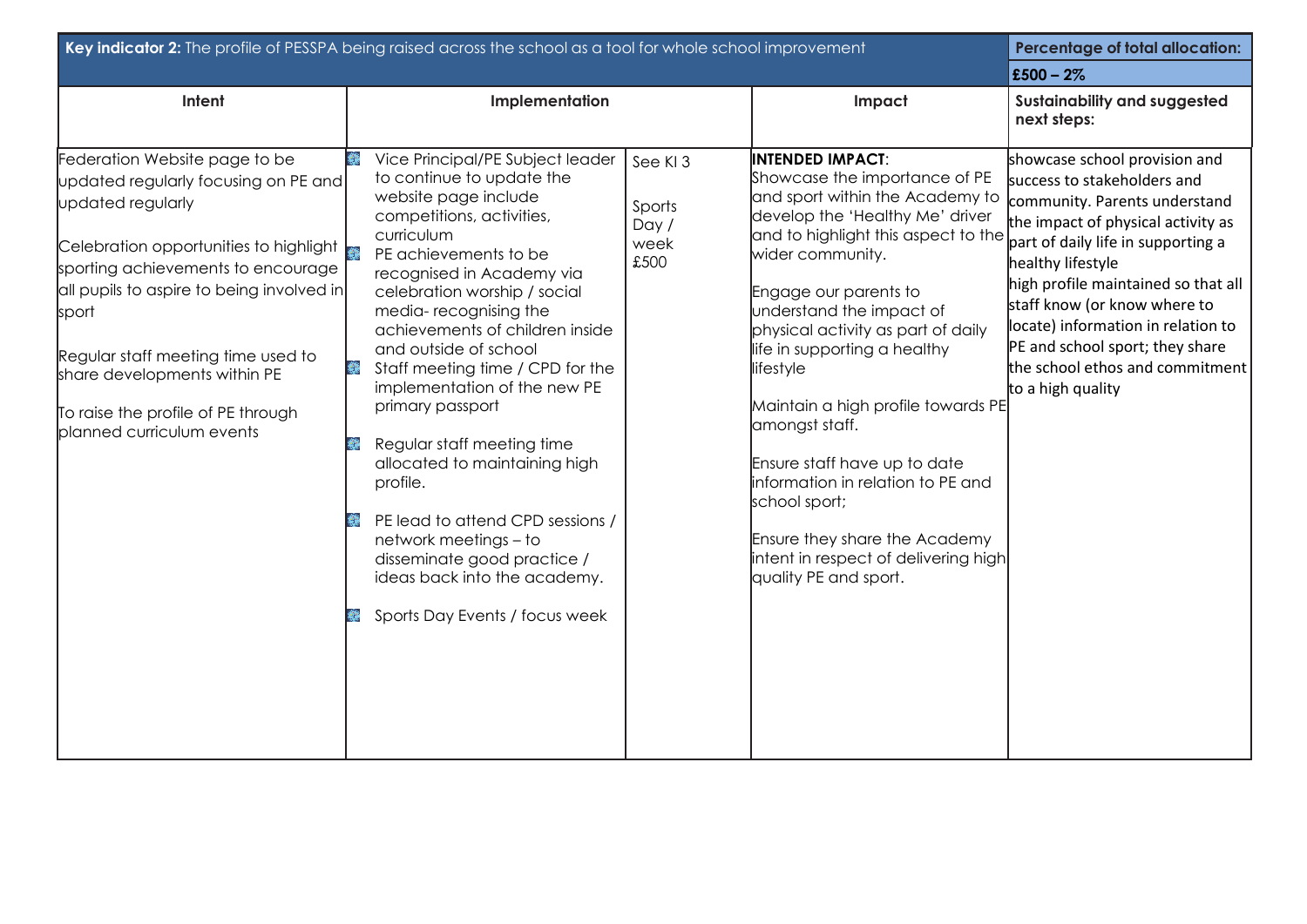|                                                                                                                                                                                                                                                                                                                             | Key indicator 3: Increased confidence, knowledge and skills of all staff in teaching PE and sport<br><b>Percentage of total allocation:</b>                                                                                                                                                                                                                                                                                                                                                                                                                                                                                                                                                                                                                                                                                                                                     |                                                                                                                                                                                                                                                                                                                                                                                                                                                                                                                                                                                                                                                                                                                                                                                                                                                                                                                                                                                                        |                                            |  |
|-----------------------------------------------------------------------------------------------------------------------------------------------------------------------------------------------------------------------------------------------------------------------------------------------------------------------------|---------------------------------------------------------------------------------------------------------------------------------------------------------------------------------------------------------------------------------------------------------------------------------------------------------------------------------------------------------------------------------------------------------------------------------------------------------------------------------------------------------------------------------------------------------------------------------------------------------------------------------------------------------------------------------------------------------------------------------------------------------------------------------------------------------------------------------------------------------------------------------|--------------------------------------------------------------------------------------------------------------------------------------------------------------------------------------------------------------------------------------------------------------------------------------------------------------------------------------------------------------------------------------------------------------------------------------------------------------------------------------------------------------------------------------------------------------------------------------------------------------------------------------------------------------------------------------------------------------------------------------------------------------------------------------------------------------------------------------------------------------------------------------------------------------------------------------------------------------------------------------------------------|--------------------------------------------|--|
|                                                                                                                                                                                                                                                                                                                             |                                                                                                                                                                                                                                                                                                                                                                                                                                                                                                                                                                                                                                                                                                                                                                                                                                                                                 |                                                                                                                                                                                                                                                                                                                                                                                                                                                                                                                                                                                                                                                                                                                                                                                                                                                                                                                                                                                                        | £9131 - 33%                                |  |
| Intent                                                                                                                                                                                                                                                                                                                      | Implementation                                                                                                                                                                                                                                                                                                                                                                                                                                                                                                                                                                                                                                                                                                                                                                                                                                                                  | Impact                                                                                                                                                                                                                                                                                                                                                                                                                                                                                                                                                                                                                                                                                                                                                                                                                                                                                                                                                                                                 | Sustainability and suggested<br>next steps |  |
| Staff to receive appropriate/<br>targeted CPD to improve<br>teaching of PE lessons.<br>Subject Leader undertook afPE<br>Level 6 accredited courses in<br>order to up-skill her own<br>knowledge and understanding so<br>she can confidently disseminate<br>to all staff, thus increasing their<br>knowledge and confidence. | PE subject leader to devise staff<br>audit questionnaire Surveys to<br>assess confidence levels/areas that £450<br>need more focus. CPD / Twilight<br>sessions to be implemented in<br>response.<br>PE subject leader to undertake<br>coaching with staff members, to<br>promote confidence, knowledge<br>and skills when teaching PE.<br>PE deep dive online course for PE<br>lead to support the assessment of<br>PE across the Academy.<br>PE Annual conference / Network<br>Meetings - to ensure subject leader contribution £1436<br>remains up to date with local offer,<br>new legislation and government<br>guidance<br>NQT+1 teacher to attend CPD '3<br>day securing good PE teaching<br>course<br>Lunchtime supervisor training -<br><b>Active Lunchtimes</b><br>Forest School training (additional<br>Leader) to ensure offer can be<br>planned across the Academy. | <b>IINTENDED IMPACT:</b><br>Securing good PE<br>teaching course<br>To update practice and enable<br>greater levels of confidence<br>and expertise within our existing<br>PE Network<br>teaching team members to<br>provide improved levels of<br>meetings £100<br>Sports Teaching-ongoing<br>PE Deep Dive £75<br>evaluation from teaching<br>members. Teachers/TAs to be in<br>attendance of all coach-led<br><b>PE</b> Conferences<br>$£175$ each<br>lessons.<br>Coaching of KS1<br>Effective management and<br>staff supply costs<br>structuring of playground<br>games to raise standards of<br>£4320<br>physical activity during break<br>Subject Leader TLR<br>and lunch times<br>Meetings to support staff with<br>their confidence and ensure<br>Bespoke in school<br>support Twilight<br>consistency throughout the<br>sessions x3 £750<br>Academy.<br>Strategic<br>Development of<br>lunchtimes - whole<br>day £750<br>Lunchtime staff<br>supply costs £200<br>Forest School<br>Training £950 |                                            |  |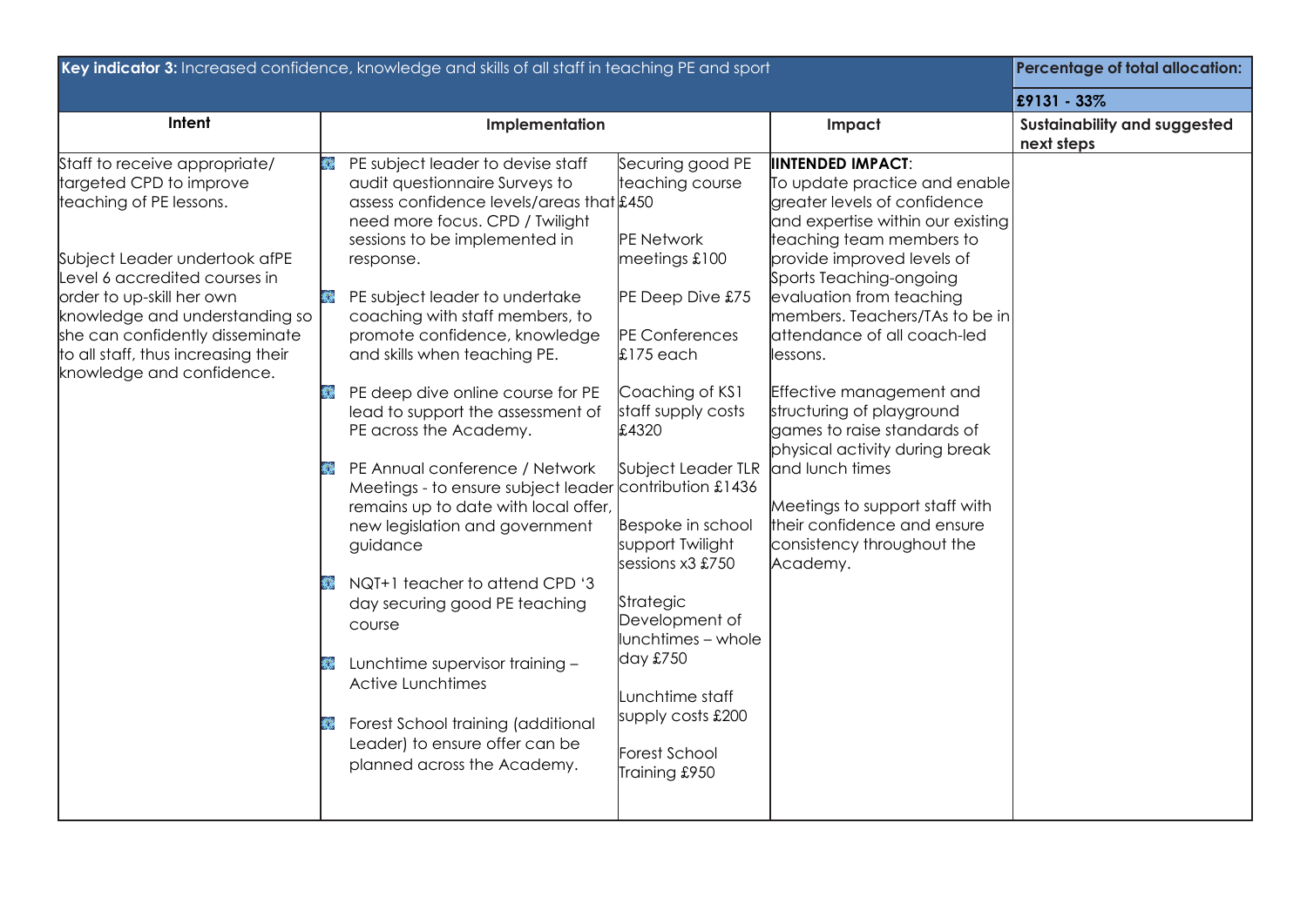| Key indicator 4: Broader experience of a range of sports and activities offered to all pupils                                                                                                                                                                                                                                                                                                                                                                                                                     | <b>Percentage of total</b><br>allocation:<br>$£6830 - 25%$                                                                                                                                                                                                                                                                                                                                                                                                                                                                                                                                                                                                                                                 |                                                                                                                         |                                                                                                                                                                                                                                                                                                                                                                                 |                                             |
|-------------------------------------------------------------------------------------------------------------------------------------------------------------------------------------------------------------------------------------------------------------------------------------------------------------------------------------------------------------------------------------------------------------------------------------------------------------------------------------------------------------------|------------------------------------------------------------------------------------------------------------------------------------------------------------------------------------------------------------------------------------------------------------------------------------------------------------------------------------------------------------------------------------------------------------------------------------------------------------------------------------------------------------------------------------------------------------------------------------------------------------------------------------------------------------------------------------------------------------|-------------------------------------------------------------------------------------------------------------------------|---------------------------------------------------------------------------------------------------------------------------------------------------------------------------------------------------------------------------------------------------------------------------------------------------------------------------------------------------------------------------------|---------------------------------------------|
| Intent                                                                                                                                                                                                                                                                                                                                                                                                                                                                                                            | Implementation                                                                                                                                                                                                                                                                                                                                                                                                                                                                                                                                                                                                                                                                                             |                                                                                                                         | Impact                                                                                                                                                                                                                                                                                                                                                                          | Sustainability and suggested<br>next steps: |
| Continue to offer a wide<br>龜<br>range of activities both within<br>and outside the curriculum in<br>order to involve more pupils to<br>participate in physical activity/<br>healthy lifestyles<br>Opportunities for an<br>₩<br>enrichment day to provide the<br>children with new experiences<br>₩<br>Opportunities for all Year 2<br>children to participate in an<br>educational visit to Conwy<br>Centre Delamere, - the<br>children with engage with<br>outdoor activities and<br>undertake new experiences. | Subject Leader to carry out new<br>pupil survey to ascertain which<br>sports pupils would like to be<br>offered.<br>All children to be offered the<br>opportunity to attend an ASC,<br>Introduce new sports for clubs in<br>response to children's interests.<br>Expand club links for signposting:<br>Ensure clubs are well publicised to<br>parents and carers<br>Ensure clubs meet the varied<br>■ 22<br>interests of children within the<br>school and cover all the main<br>sports. Aim to have at least one<br>sport that the children may not<br>have experienced before.<br>A sports enrichment day organised<br>for each KS1 class<br>Funded trip to Delamere / Conwy<br>Centres to experience OA | x6 £2700<br>Delamere /<br>Conwy Centre<br>Trip Y2 £1560<br>plus £370 coach<br>$= £1930$<br>ASC £1850<br><b>LGC £350</b> | Enrichment Days INTENDED IMPACT:<br>To use funding to provide additional<br>'taster' sessions / experiences / clubs<br>both requested by the children and<br>planned for the children to<br>experience a wide range of sports<br>that will hopefully inspire and<br>motivate them to try out, make<br>hobbies from and have a positive<br>approach to life long healthy habits. |                                             |